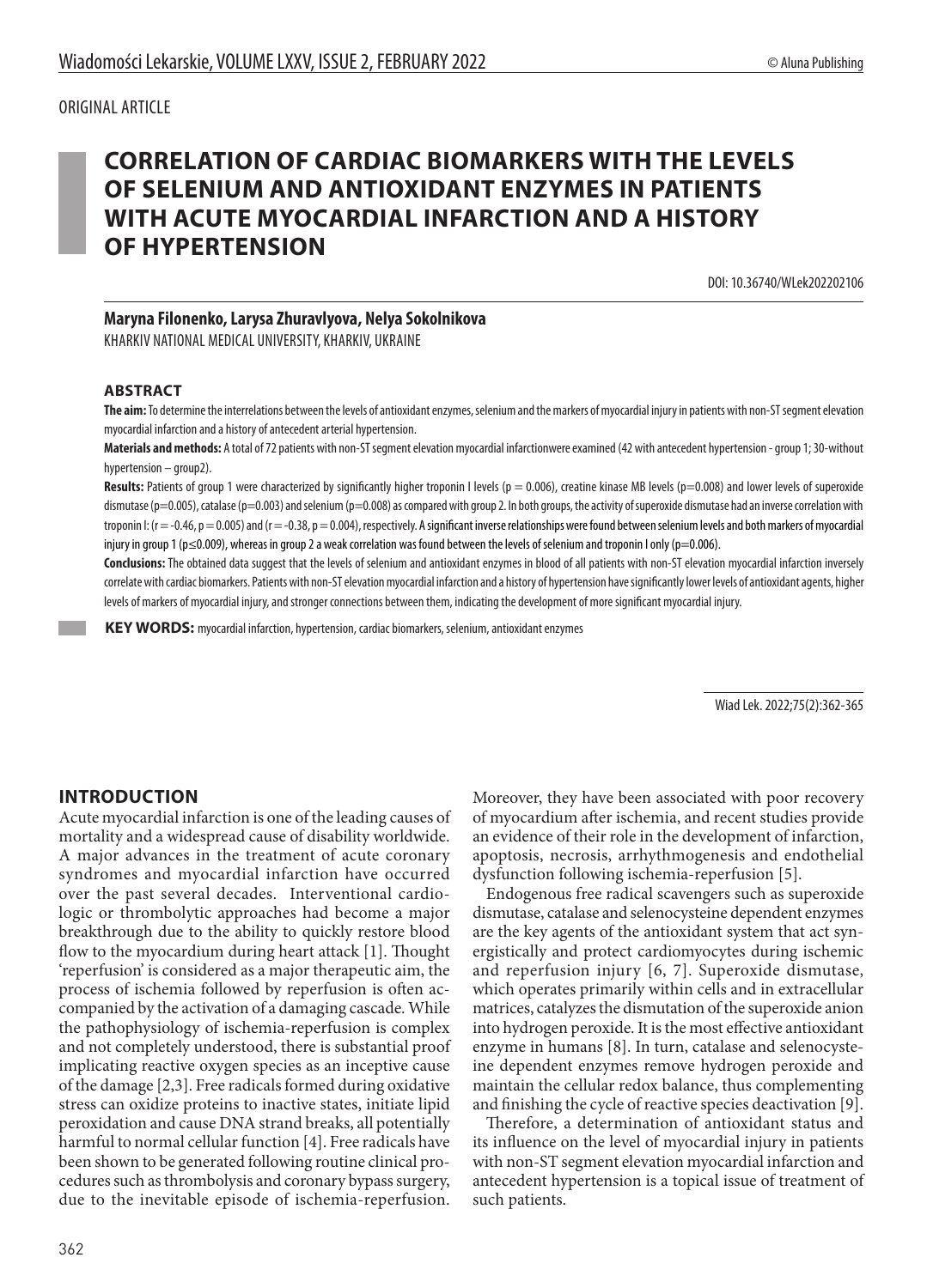| <b>TWATS IS THE ICLED OF CATALOG MIGHTERS AND AND AN ANTIONIA AND THE MOOD OF CAMILING MATERIES.</b> |                                    |                            |       |  |
|------------------------------------------------------------------------------------------------------|------------------------------------|----------------------------|-------|--|
| <b>Indicator</b>                                                                                     | Group 1<br>(NSTEMI + hypertension) | <b>Group 2</b><br>(NSTEMI) | р     |  |
| Troponin I, ng / mL                                                                                  | $28.3 \pm 3.23$                    | $20.9 \pm 2.46$            | 0.006 |  |
| CK-MB, units / L                                                                                     | $186.3 \pm 24.4$                   | $150.5 \pm 19.8$           | 0.008 |  |
| SOD, units/mgHb                                                                                      | $2.1 \pm 0.02$                     | $2.7 \pm 0.07$             | 0.005 |  |
| $CAT,$ mcmol/min $\times$ mgHb                                                                       | $412.3 \pm 35.6$                   | $643.4 \pm 32.1$           | 0.003 |  |
| Selenium, mcg/ml                                                                                     | $0.21 \pm 0.02$                    | $0.26 \pm 0.01$            | 0.001 |  |

| Table I. The levels of cardiac biomarkers and antioxidant agents in blood of examined patients. |
|-------------------------------------------------------------------------------------------------|
|-------------------------------------------------------------------------------------------------|

**Table II.** Correlation between the levels of cardiac biomarkers and antioxidant agents in blood of examined patients.

| <b>Indicator</b>        | <b>Group 1</b><br>(NSTEMI + hypertension) | <b>Group 2</b><br>(NSTEMI) |
|-------------------------|-------------------------------------------|----------------------------|
| SOD and troponin I      | $r = -0.46$ , $p = 0.005$                 | $r = -0.38$ , $p = 0.004$  |
| SOD and CK-MB           | $r = -0.34$ , $p = 0.004$                 | $r = -0.22$ , $p = 0.018$  |
| CAT and troponin I      | $r = -0.28$ , $p = 0.006$                 | $r = -0.25$ , $p = 0.003$  |
| CAT and CK-MB           | $r = -0.61$ , $p = 0.003$                 | $r = -0.14$ , $p = 0.022$  |
| Selenium and troponin I | $r = -0.32$ , $p = 0.009$                 | $r = -0.12$ , $p = 0.006$  |

#### **THE AIM**

The aim of our study was to determine the interrelations between the levels of antioxidant enzymes, selenium and the markers of myocardial injury in patients with non-ST segment elevation myocardial infarction and a history of antecedent arterial hypertension.

# **MATERIALS AND METHODS**

42 patients with NSTEMI and antecedent hypertension were examined in the Cardiological unit of Kharkiv Regional Clinical Hospital, Kharkiv, Ukraine. The mean age of patients was  $61.82 \pm 7.65$  years; there were 11 women and 31 men; the duration of hypertension history was 9.62 ± 3.16 years. All these patients were included in group 1. Also, 30 patients with NSTEMI without previous history of hypertension were examined and formed group 2. Groups were comparable by age and gender.

All patients were examined by general clinical, anthropometric, laboratory and instrumental investigation methods. 12-lead electrocardiogram and transthoracic echocardiography were performed in all of patients by conventional methods. Standard general and biochemical assays of blood plasma were conducted.

The levels of troponin I (TnI) and creatine kinase-MB fraction (CK-MB) were determined in blood of all patients by immunochemical analyzer AQT90 FLEX, "Radiometer". Selenium level was measured by fluorometric method (Fluorat 02-2М, Czech Republic). The activity of superoxide dismutase (SOD) and catalase (CAT) was determined by spectrophotometric method (Specord М-40, Germany). All blood samples were taken when admitting patients to the hospital.

The diagnosis of NSTEMI was established in accordance with the Guidelines for the management of acute coronary syndromes in patients presenting without persistent ST-segment elevation of European Society of Cardiology, 2015 [10] and International Disease Classification of  $10<sup>th</sup>$ revision.

Medical aid was provided to the examined patients on in-patient basis according to the clinical protocols of the Ministry of Healthcare of Ukraine and local protocols.

All patients signed an informed consent to participate in the study. Ethical approval was obtained from the Bioethics Commission of the Kharkiv National Medical University of Ukraine.

Statistical analysis was performed with SPSS 19 software for Windows. Student's t-test (t) was applied for evaluating credibility between mean quantitative positions of two samples. The Pearson's correlation coefficient (r) between different indicators was analyzed. A value of p≤0.05 was considered as statistically significant.

# **RESULTS**

During our research we have obtained the following results: patients of group 1, who had NSTEMI and a history of hypertension, demonstrated more intense myocardial injury according to the significantly higher levels of troponin I and creatine kinase-MB, while the activity of antioxidant defenses was notably lower as compared with group 2. The results of study are presented in table I. It should be noted, that the level of troponin I in patients with NSTEMI and antecedent hypertension was 26.1% higher than in patients with NSTEMI only, and the level of CK-MB was 19.3% higher, respectively.

In the same time, all studied indices of antioxidant agents were significantly lower in patients of group 1: SOD - 22.2%, CAT - 35.9%, selenium - 19.2% lower, respectively.

The study of the interrelations between the levels of biomarkers of myocardial injury and indicators of the antioxidant system in blood of examined patients allowed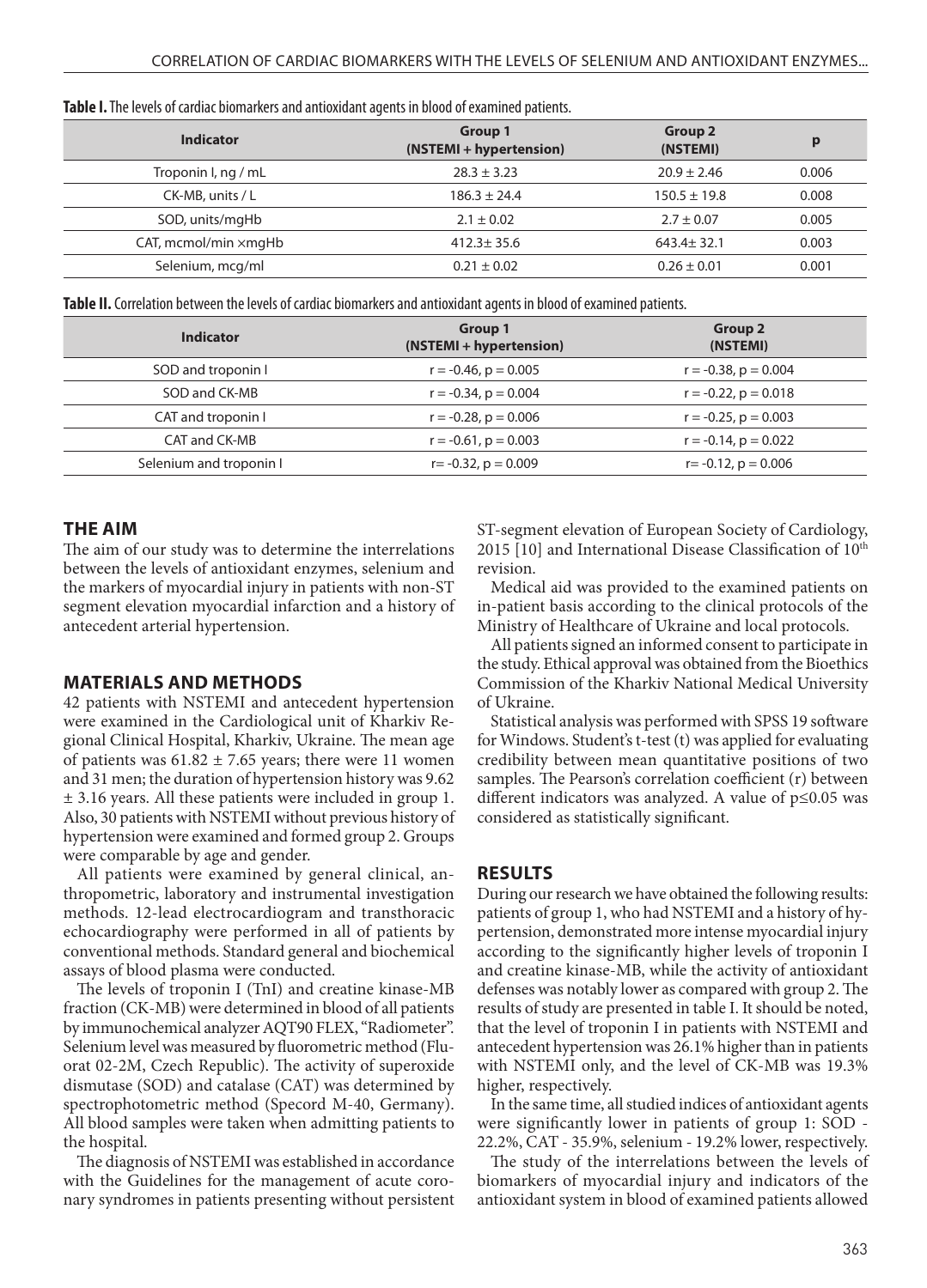us to establish the presence of correlations of varying degrees between the content of troponin I, CK-MB and the levels of SOD, CAT and selenium. The predominance of correlations' number and strength was observed in patients with NSTEMI and antecedent hypertension. The results of study are presented in table II. In both groups, the activity of superoxide dismutase had a negative correlation with troponin I: ( $r = -0.46$ ,  $p = 0.005$ ) and ( $r = -0.38$ ,  $p = 0.004$ ), respectively. The same pattern of correlation was observed between catalase and troponin I, however, the strength of connections was slightly weaker in both groups. So, the lower was the level of endogenous antioxidant enzymes, the higher was the level of myocardial injury during NSTEMI with or without hypertension.

The study of correlations between catalase and creatine kinase-MB levels demonstrated a strong negative correlation ( $r = -0.61$ ,  $p = 0.003$ ) between the studied indices in group 1, while a weak negative relationship ( $r = -0.14$ ,  $p =$ 0.022) was revealed in group 2. The correlation between superoxide dismutase and creatine kinase-MB levels has shown moderate inverse interdependence in group 1 and weak negative relationship in group 2.

Significant negative relationships were found between selenium levels and the indices of cardiac biomarkers in group 1: both with troponin I ( $r=-0.32$ ,  $p=0.009$ ) and creatine kinase-MB ( $r = -0.18$ ,  $p = 0.005$ ), whereas in group 2 a weak correlation was found between the levels of Se and troponin I only ( $r=-0.12$ ,  $p=0.006$ ).

# **DISCUSSION**

As seen from our research, patients with NSTEMI and antecedent hypertension demonstrated more evident myocardial injury according to the significantly higher levels of cardiac biomarkers, while the activity of antioxidant defenses was notably lower as compared with NSTEMI patients with no hypertension history. It is well known, that cardiac troponins are more sensitive and specific markers of cardiomyocyte injury than MB isoenzyme of creatine kinase [10]. However, in this case both biomarkers have shown reliable differences between studied groups.

As seen in table I, patients with NSTEMI and antecedent hypertension experience more significant depletion of antioxidant defense resources. In pathological underlying situations, particularly atherosclerosis or hypertension, the release of reactive oxygen species exceeds endogenous antioxidant capacity, leading to cell injury. Therefore, development of acute myocardial infarction against the background of hypertension accelerates free radical injury, inhibits defensive abilities of antioxidant system and slows down the recovery of its components [11, 12].

The study of the correlations between the levels of biomarkers of myocardial injury and the activity of antioxidant defenses demonstrates the fact that the activity of antioxidant enzymes directly influences the degree of myocardial injury during NSTEMI. Stronger negative connections between the antioxidant enzymes and the markers of myocardial injury in patients with antecedent

hypertension suggest that there is a certain "exhaustion" of the enzymatic component of antioxidant system going on in patients, who experience almost a 10-years history of antecedent hypertension.

Selenium is a trace element, which possesses some degree of its own antioxidant activity or can act as a component of selenoproteins [13]. The provision of membranes with selenium, along with other factors that determine the resistance of cells to oxidative stress, is of fundamental importance for cardiomyocytes [14]. Low level of selenium in blood of patients with NSTEMI, especially in those with antecedent hypertension, and its inverse relationship to troponin I reflects significant disorders of lipoperoxide homeostasis, reduction of protective capabilities of the antioxidant system, which in turn causes disruption of the structural and functional organization of cardiomyocyte membranes and indicates the important role of initiation of oxidative stress as a pathogenetic mechanism in the development of acute myocardial infarction and hypertension.

# **CONCLUSIONS**

The obtained data demonstrate that selenium levels and the activity of antioxidant enzymes in blood of patients with NSTEMI inversely correlate with cardiac biomarkers. Patients with NSTEMI and a history of hypertension have significantly lower levels of antioxidant agents, higher levels of troponin I and creatine kinase-MB, and stronger connections between them, indicating the development of more significant myocardial injury. Further research should be performed in this realm to find effective methods of correction of antioxidant status in patients with acute myocardial infarction in order to prevent worsening of myocardial injury.

#### REFERENCES

- 1. Reddy K., Khaliq A., Henning R.J. Recent advances in the diagnosis and treatment of acute myocardial infarction. World J. Cardiol. 2015; 7(5): 243–276. doi: 10.4330/wjc.v7.i5.243.
- 2. Granger D.N., Kvietys P.R. Reperfusion injury and reactive oxygen species: The evolution of a concept. Redox biology. 2015; 6: 524-551. doi:10.1016/j.redox.2015.08.020.
- 3. Panth N., Paudel K.R., Parajuli K. Reactive Oxygen Species: A Key Hallmark of Cardiovascular Disease. Advances in Med. 2016; Published online 2016. doi: 10.1155/2016/9152732.
- 4. Dubois-Deruy E., Peugnet V., Turkieh A. et al. Oxidative stress in cardiovascular diseases. Antioxidants. 2020; 9: 864-877. doi:10.3390/ antiox9090864.
- 5. Sack M.N., Fyhrquist F.Y., Saijonmaa O.J. et al. Basic biology of oxidative stress and the cardiovascular system: Part 1 of a 3-Part Series. J. Am. Coll. Cardiol. 2017; 70: 196–211.
- 6. Carretero A., Gomez-Cabrera M.C., Rios-Navarro C. et al. Early reductive stress and late onset overexpression of antioxidant enzymes in experimental myocardial infarction. Free Radical Research. 2020; 54(2- 3):173-184. doi:10.1080/10715762.2020.1735632.
- 7. Flores-Mateo G., Carillo-Santisteve P., Elosua R. et al. Antioxidant enzyme activity and coronary heart disease: meta-analyses of observational studies. American Journal of Epidemiology. 2009; 170(2): 135-147. doi: 10.1093/aje/kwp112.